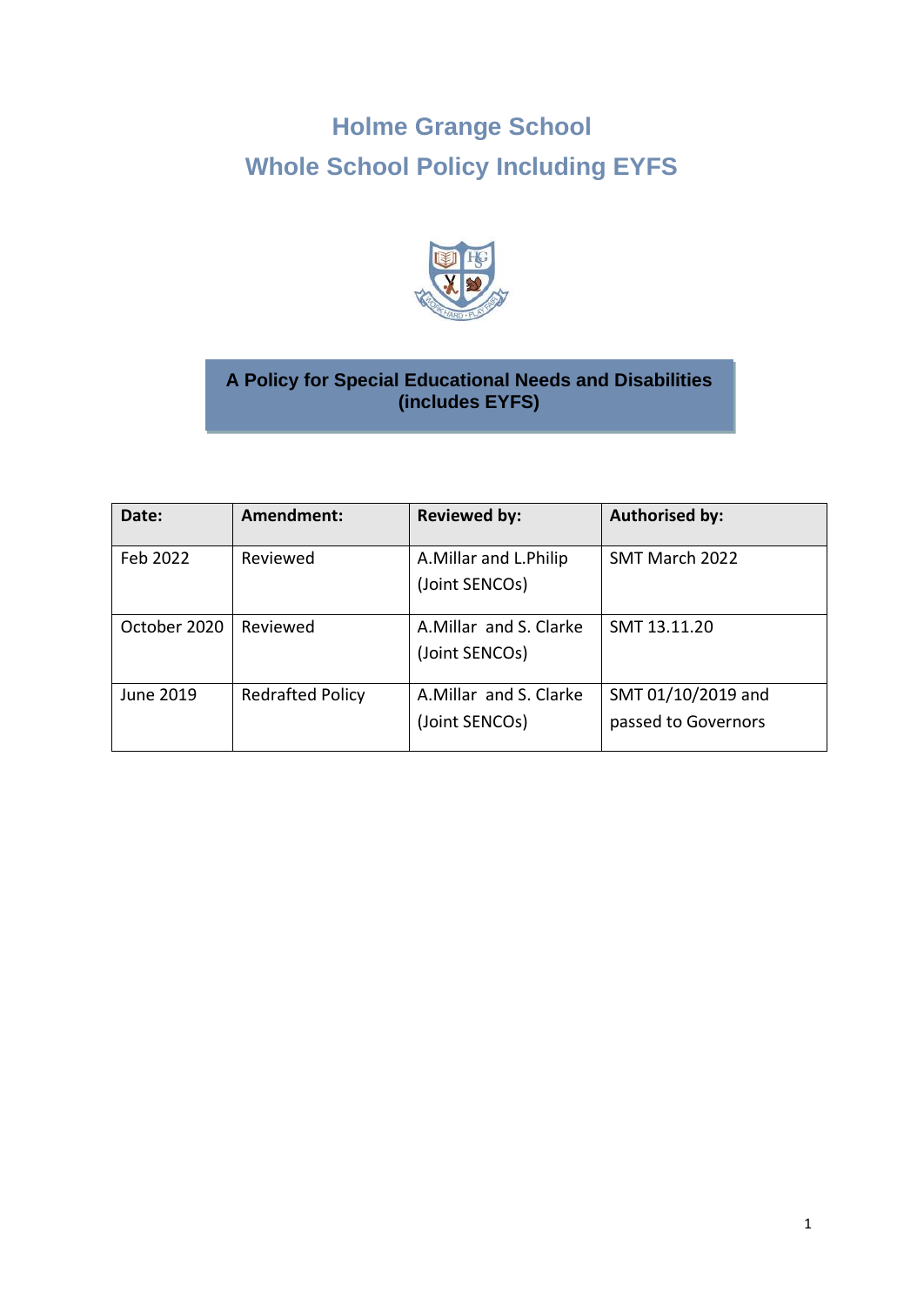## Policy for Special Educational Needs and Disabilities (including Early Years Foundation Stage)

## Accelerated Learning Centre (ALC)

Persons responsible for managing provision for children with Special Educational Needs and Disabilities:

#### **Joint Heads of Accelerated Learning Centre**

**Mrs Alison Millar:** BA DipEd OCR Certificate SpLD (Stirling University) OCR Dip SpLD (Helen Arkell Centre)

and

**Mrs Liz Philip** - BSc (Hons) (University of Southampton), PGCE (Roehampton University), PGCert SENCo (University of Reading)

**Contact details** – [senco@holmegrange.org](mailto:senco@holmegrange.org) Telephone – 01189781566

**Advocates for SEND on Senior Leadership Team** – **Mrs Claire Robinson** (Head Teacher) and **Mr Matthew Jelley** (Deputy Head Teacher)

**Governor responsible for SEND** – **Mr Liam Clarke**

## At Holme Grange School:

Our Mission is to inspire achievement beyond the bounds of expectation within an environment where every child can succeed.

We believe that every teacher is a teacher of SEND and aim to achieve a fully inclusive environment within the Holme Grange School community.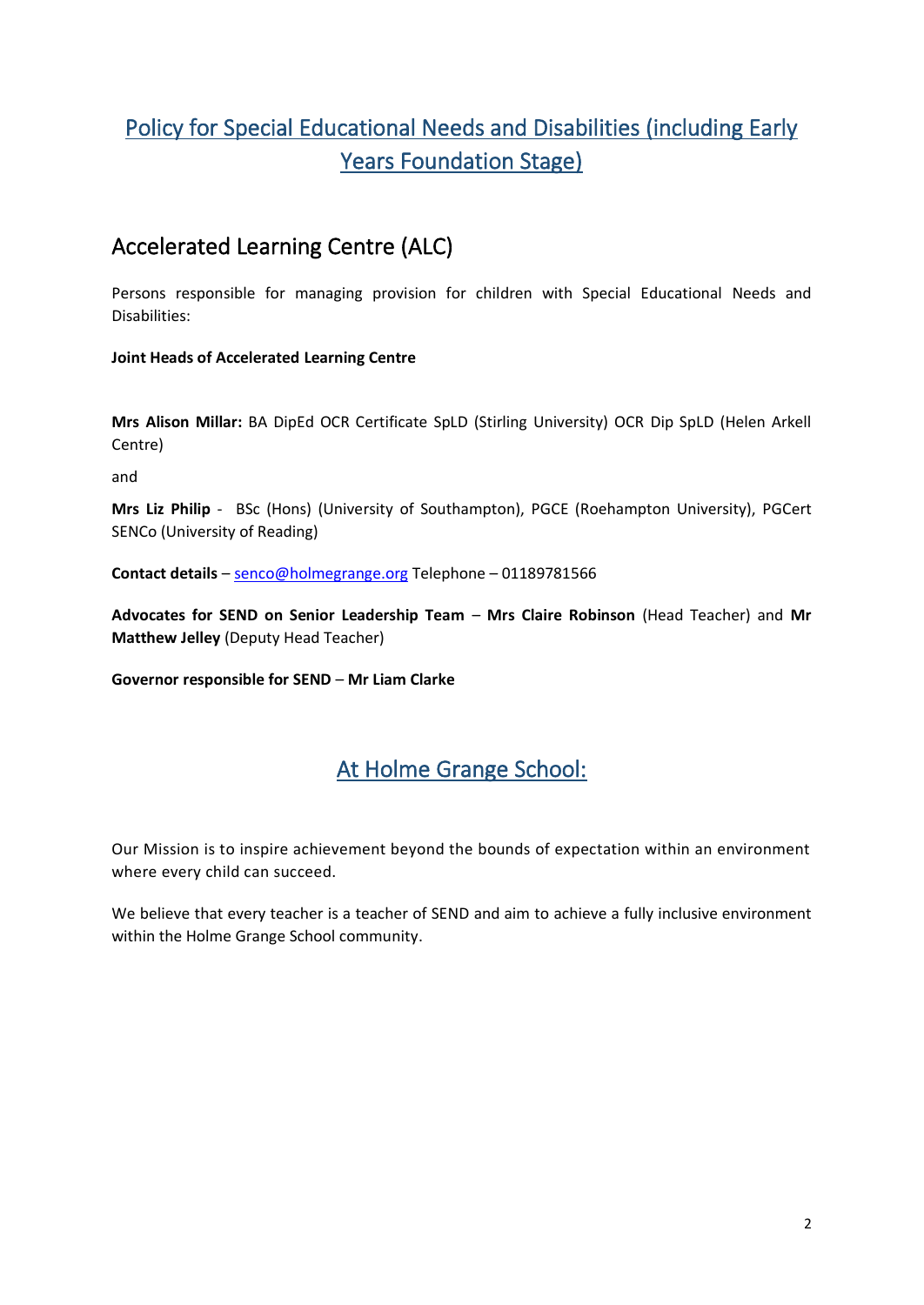## **Contents**

| Section 1: Background to the Policy Development           | Page 4  |
|-----------------------------------------------------------|---------|
| Section 2: a) Our School in Context                       | Page 4  |
| Section 2: b) Supporting Pupils at Holme Grange School    | Page 5  |
| Section 3: Identifying Special Educational Needs          | Page 6  |
| Section 4: A Graduated Response to SEN Support            | Page 7  |
| Section 5: Managing Pupil Needs on the SEN Register       | Page 11 |
| Section 6: Supporting Pupils and Families                 | Page 12 |
| Section 7: Supporting Pupils at School with Medical Needs | Page 13 |
| Section 8: Monitoring and Evaluation of SEND              | Page 14 |
| Section 9: Training and Resources                         | Page 14 |
| Section 10: Roles and Responsibilities                    | Page 15 |
| Appendices                                                |         |
| Appendix 1 – Raising Concerns Form                        | Page 17 |
| Appendix 2 - ALC Lessons - an overview                    | Page 18 |
| Appendix 3 - ALC Screening - an overview                  | Page 20 |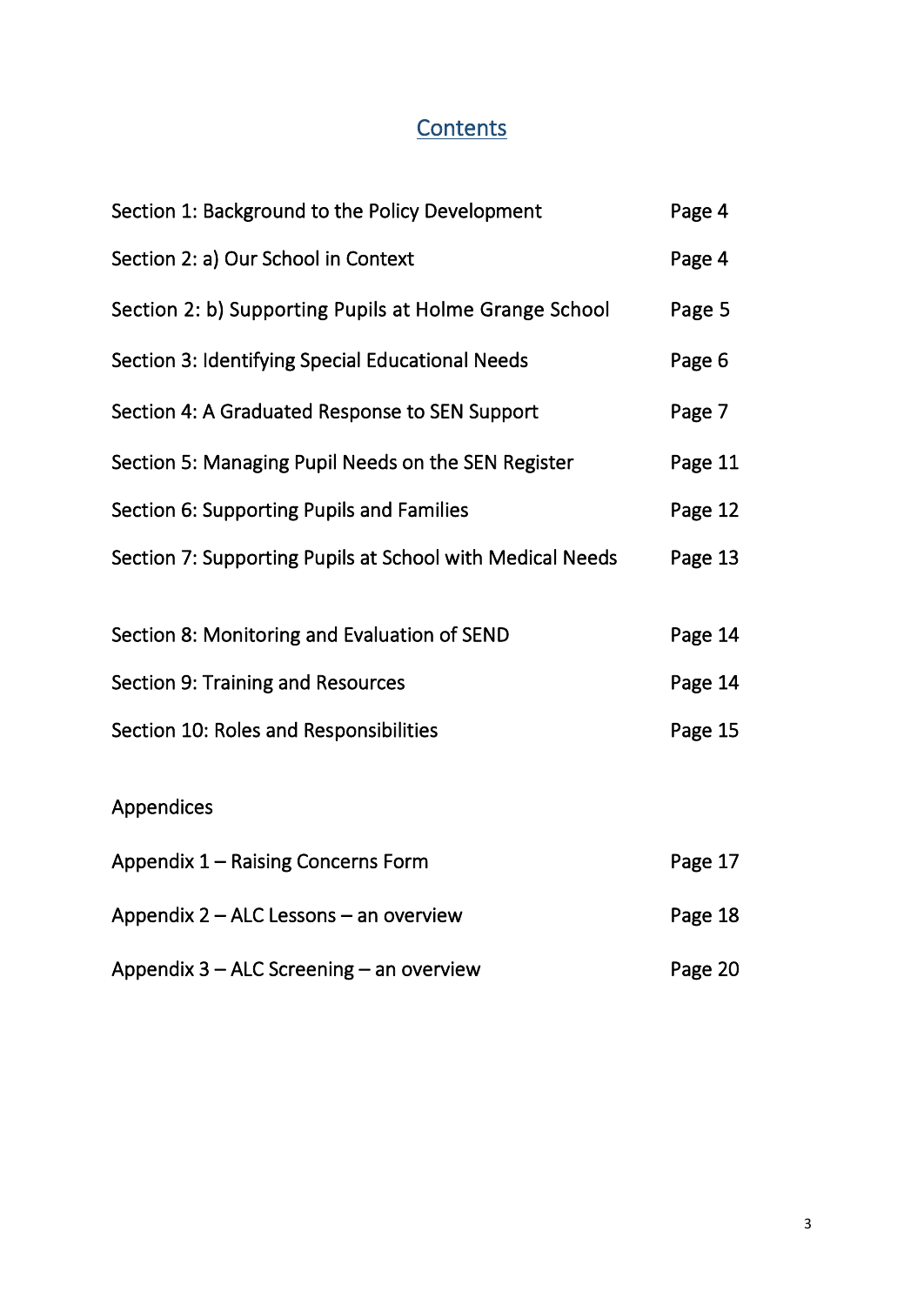## Section 1: Background to the Policy Development

The main purpose of this document is to provide practical guidance and information about our approach and procedures that will enable all partners to work together to the benefit of children with learning difficulties and/or disabilities.

As an ISI independent school, Holme Grange School does not have a statutory duty to comply with the SEND Code of Practice (2015). However, we fully support the principles outlined and follow the Code of Practice closely as a model of good practice. The School is committed to observing the principles of the Equality Act (2010).

The SEND policy has been developed alongside other school policies, by the SENCOs, in consultation with the school staff, Senior Leadership Team and Governors.

## Policy Objectives

The aim of our Special Educational Needs and Disability Policy is to provide a framework where:

- Pupils who require additional support or who have special educational needs are identified and have their needs met appropriately through relevant intervention. Pupils with SEND are supported to access the curriculum and extra-curricular activities.
- Progress is monitored, and support and intervention are reviewed regularly.
- Teaching staff are aware of the importance of their responsibilities in identifying and making effective provisions for pupils with SEND in their care.
- There is an effective system of liaison and information-sharing between the Accelerated Learning Centre and teaching staff.
- The School works in strong partnership with parents regarding the needs and progress of their children.

## Section 2: a) Our School in Context

Holme Grange School (including Little Grange Nursery) is an independent day school, providing a mainstream education for boys and girls aged 3-16. Holme Grange School is committed to the integration of pupils with a wide range of needs and abilities. We welcome children with special educational needs, as long as we are able to provide the support they require within our school environment and with the support of the Accelerated Learning Centre (ALC).

With a growing responsibility on all schools to recognise Special Educational Needs, Learning Difficulties and/or Disabilities, Holme Grange School is attractive to parents who seek more specialist support, often not available within LEA funding or within other local Prep schools.

We are able to view each child as an individual and ensure their involvement in the whole life of the school. Our five key aims are:

- Stimulate intellectual curiosity and encourage people to embrace challenge
- Value and nurture the individual
- Develop confident, adaptable, resourceful, open-minded, resilient and above all, creative thinkers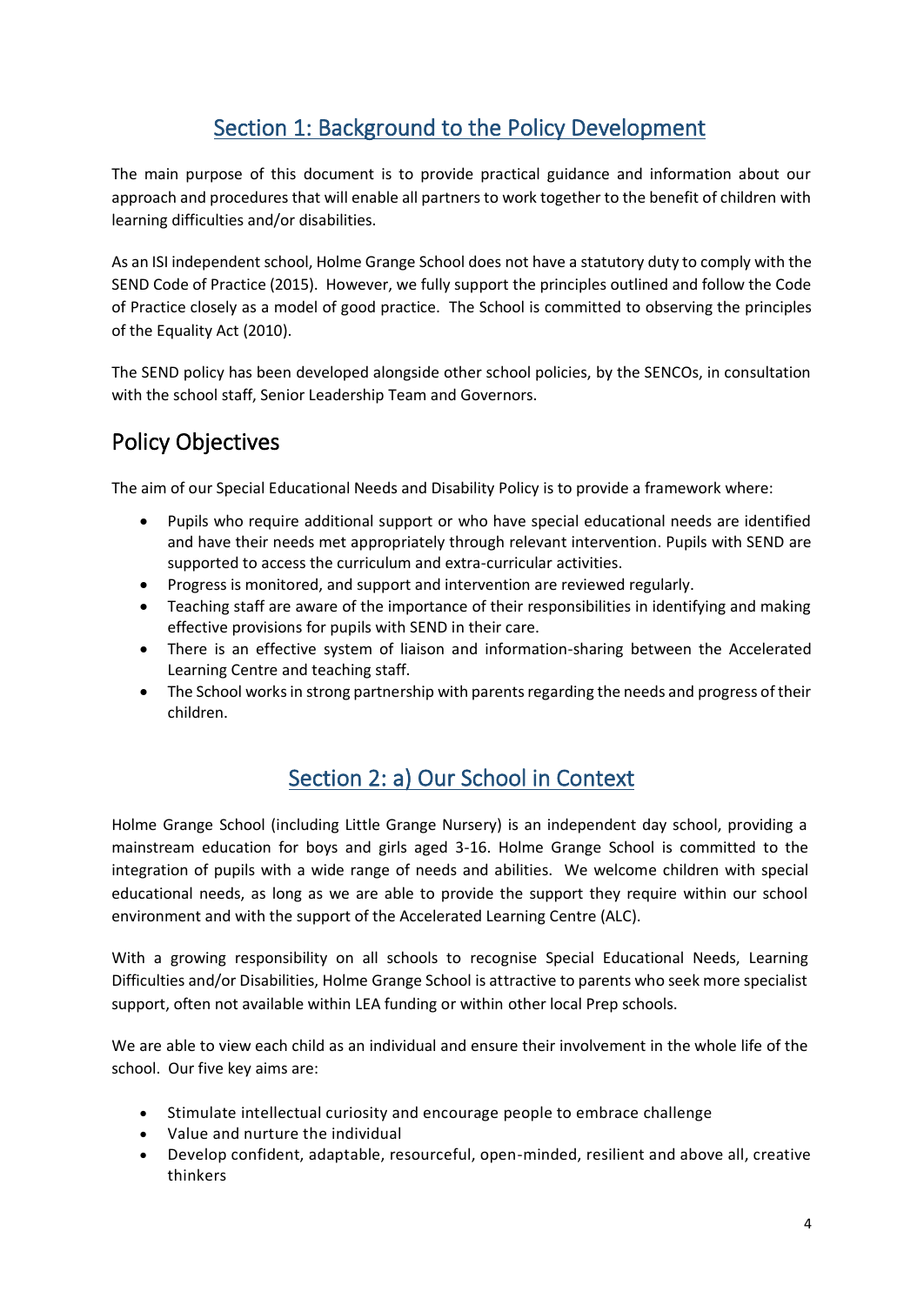- Equip people to be global citizens who contribute positively to society
- Promote a professional learning community, leading innovation in learning

At Holme Grange School, we have experience of supporting a wide range of needs, including dyslexia, dyspraxia, dyscalculia, dysgraphia, Attention and Hyperactivity Disorders (ADHD) and Autistic Spectrum Disorders (ASD) and related conditions. Holme Grange is not a selective school; however, we may not be able to cater for very complex needs, requiring intensive or specialised treatment. The needs of the individual and the school community as a whole are always considered when deciding if we can effectively provide for a particular child.

We offer challenge, we strive to inspire, develop confidence, provide opportunity and realise potential in every child, including those with SEND.

## Section 2: b) Supporting Pupils at Holme Grange School

### In class support

At Holme Grange School, we have relatively small class sizes and a high teacher and LSA to pupil ratio. We have high expectations and aspirations for all our pupils, including those with SEND. Our class teachers, subject specialists and LSAs have good awareness of a variety of Specific Learning Difficulties (SpLDs) and receive regular training updates.

In class, support for pupils is achieved through a variety of means, including quality first teaching, differentiation, in-class support from LSAs, and small group intervention delivered by class teachers and LSAs.

## The Accelerated Learning Centre (ALC)

In addition to the in-class support, Holme Grange School also has The Accelerated Learning Centre (ALC), led by two SENCOs, with a large team of dyslexia-trained specialist teachers and an academic secretary. The ALC has two suites of teaching rooms situated within the original building and the new Eaton Grange buildings. In addition to this, the ALC has a sensory room, the Snug, which provides a calming atmosphere for pupils who experience anxiety or sensory overload and a pet therapy dog called Hebe. We are a well-resourced department and able to deliver specialist intervention tailored to identified pupil needs, which may include literacy, numeracy, social and emotional support or study skills.

The ALC is able to provide support and advice regarding inclusion and SEND to teaching staff and to parents and pupils. We have a library of information about how pupils learn and regarding the main Specific Learning Difficulties. We also organise INSET for Holme Grange staff on SEND.

We have excellent links with a range of external professionals, including Educational Psychologists, Occupational Therapists, Physiotherapists, Speech and Language Therapists, Behavioural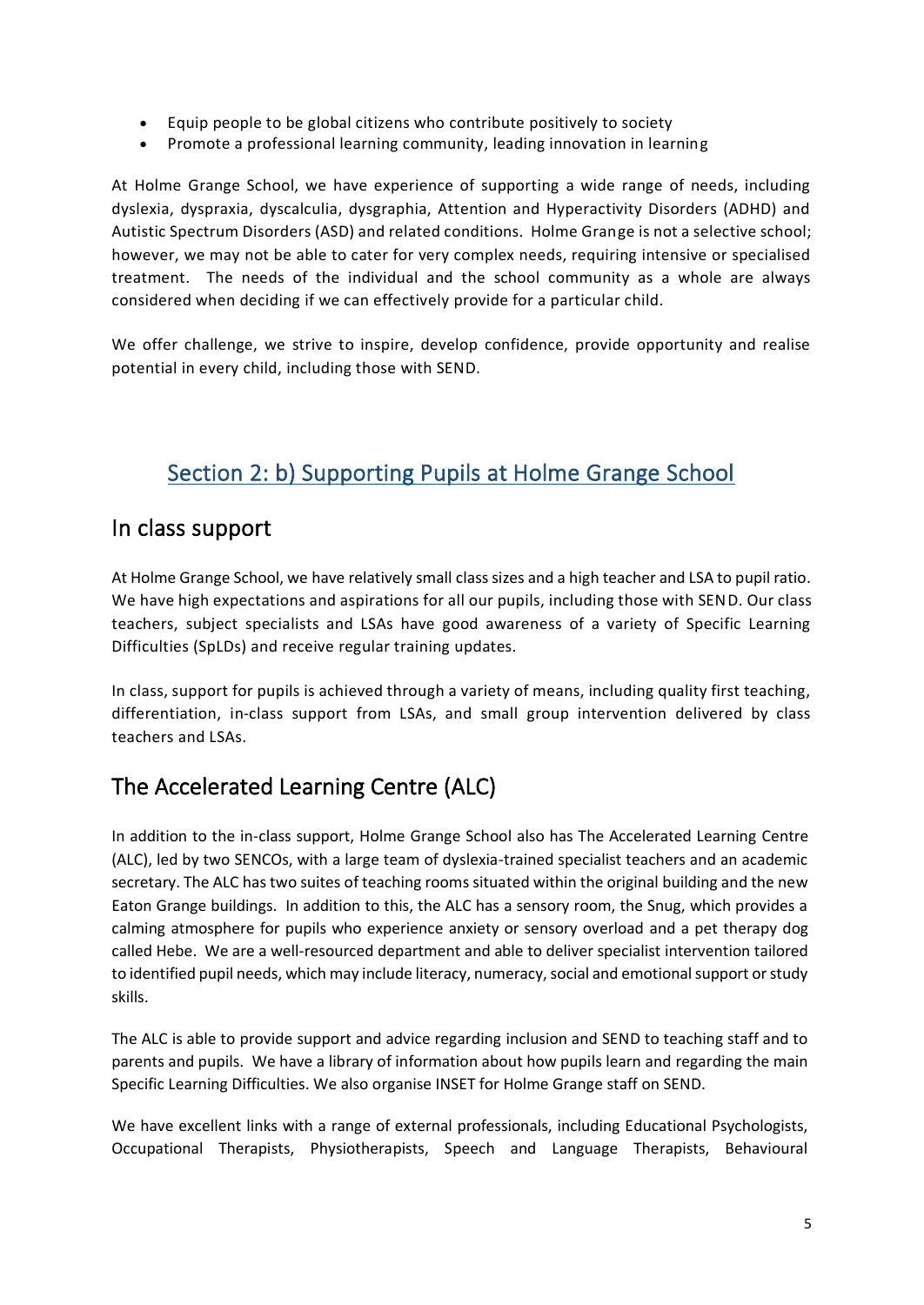Optometrists, Clinical Psychologists and Counsellors. The SENCOs are able to liaise effectively, seek advice and refer pupils as appropriate.

The ALC team are able to provide support in class, in small groups and on a one-to-one basis. The support may be a short-term boost or required longer term. It is agreed with parents on a termly basis and there is an additional charge for ALC support, which is beyond the usual in-class provision, as described above.

A more detailed explanation of our Graduated Approach to SEN is provided below in Section 5.

## Section 3: Identifying Special Educational Needs

It is the aim of Holme Grange School to provide a positive learning environment and appropriate and continuous support for boys and girls (from 3 – 16 years of age), with Special Educational Needs and/or Disabilities within the school.

This policy has regard to the Special Educational Needs and Disability Code of Practice: 0 to 25 years 2014 and the Equality Act 2010.

## Definitions from the SEND Code of Practice, 0-25, 2015

- Xiii) A child or young person has SEN if they have a learning difficulty or disability which calls for special educational provision to be made for him or her.
- Xiv)A child of compulsory school age or a young person has a learning difficulty or disability if he or she:
	- has a significantly greater difficulty in learning than the majority of others of the same age, or
	- has a disability which prevents or hinders him or her from making use of facilities of a kind generally provided for others of the same age in mainstream schools
- xvi) A child under compulsory school age has special educational needs if he or she is likely to fall within the definition in paragraph xiv. above when they reach compulsory school age or would do so if special educational provision was not made for them (Section 20 Children and Families Act 2014).

## The SEND Code of Practice groups special educational needs into four broad areas:

- Communication and interaction
- Cognition and learning
- Social, emotional and mental health
- Sensory and/or physical needs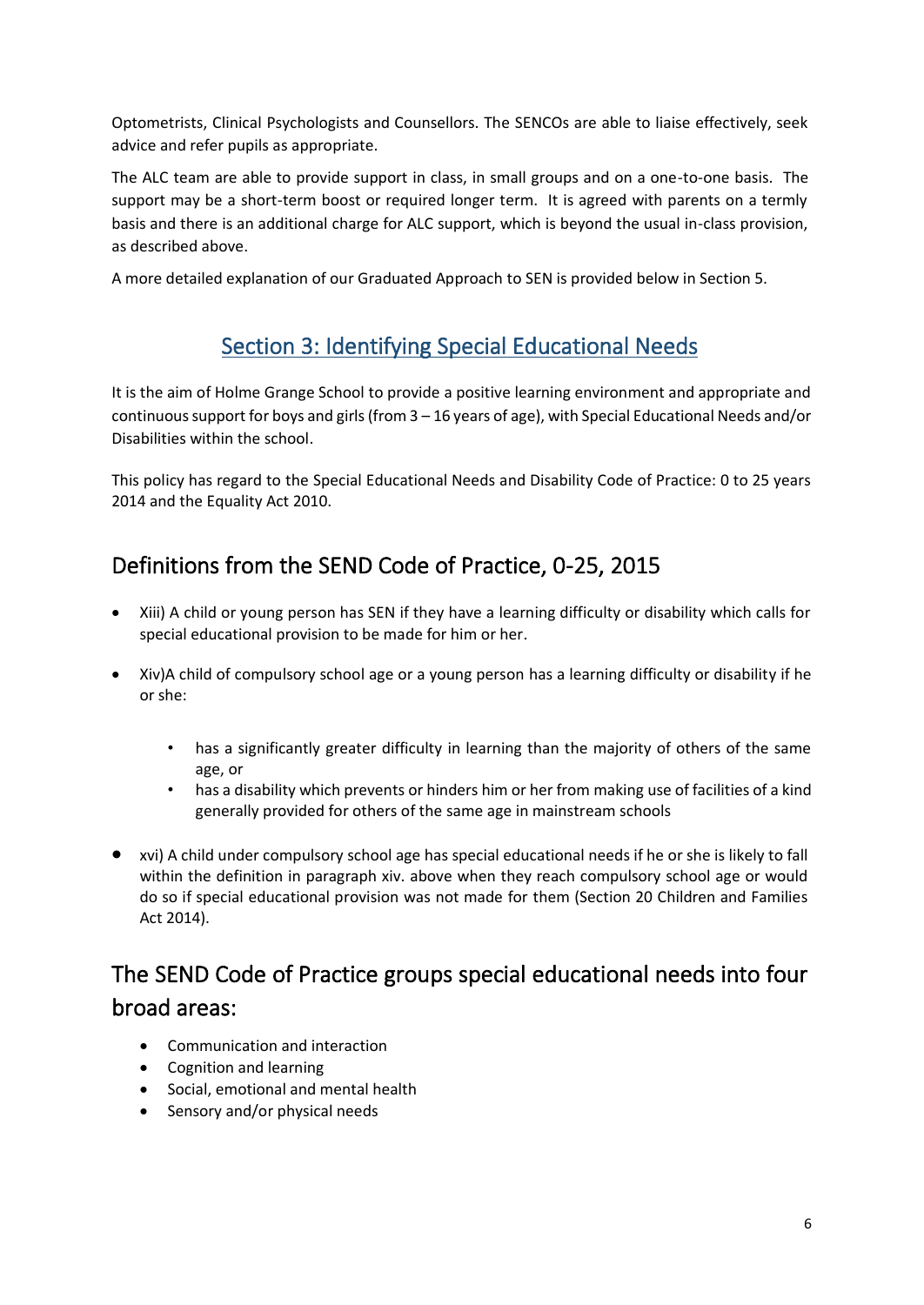These four broad areas give an overview of the range of needs that should be planned for. The purpose of identification is to work out what action the school needs to take, not to fit a pupil into a category.

At Holme Grange School, we aim to identify individual needs by considering the whole child, not only their special educational needs.

#### **Other factors, which may impact on progress and attainment**

There are a number of other factors, which can impact on a pupil's progress and attainment, but which are not considered as special educational needs. These may include:

- Disability a child or young person has a disability if he/she has a "physical or mental impairment which has a long-term and substantial adverse effect on their ability to carry out normal day-to-day activities". (Equality Act 2010). However, this may not constitute a special educational need, as defined above.
- Attendance and punctuality
- Health and welfare
- English as an Additional Language this is not in itself an SEN, but pupils, who are native speakers of other languages may require additional support to access the Holme Grange curriculum.

## How special educational needs and disabilities are identified at Holme Grange School

There are several ways in which a pupil may be identified as having a special educational need (SEN):

- In some cases, a SEND has been identified prior to the child joining us and professional reports are available. On admission, parents are asked to share any SEND information available about their child, so that the SENCOs can ensure provision is in place as soon as the child starts with us.
- At Holme Grange, pupil progress is tracked by class teachers and Heads of School regularly, through formal and informal assessment. The progress data is monitored carefully to ensure pupils are progressing in line with expectations. There are regular meetings between the SENCOs and senior managers with responsibility for academic monitoring, to discuss pupil progress, the impact of any interventions, and any further action that could be taken. Progress may cause concern for a variety of reasons including:
	- Progress is slower than peers leading to a gap in attainment.
	- The previous rate of progress changes and slows down.
	- There may be other factors, such as development or social needs identified, which could potentially impact academic progress if not addressed.
- On or before entry to the school, concerns about attainment are expressed by parents or teachers, even after allowing time for the child to settle.
- Concern about progress may be raised with the SENCOs at any time by class teachers, subject teachers, Heads of School, Heads of Department, LSAs, parents or the child themselves. There is a Referral form available to staff to complete for this purpose.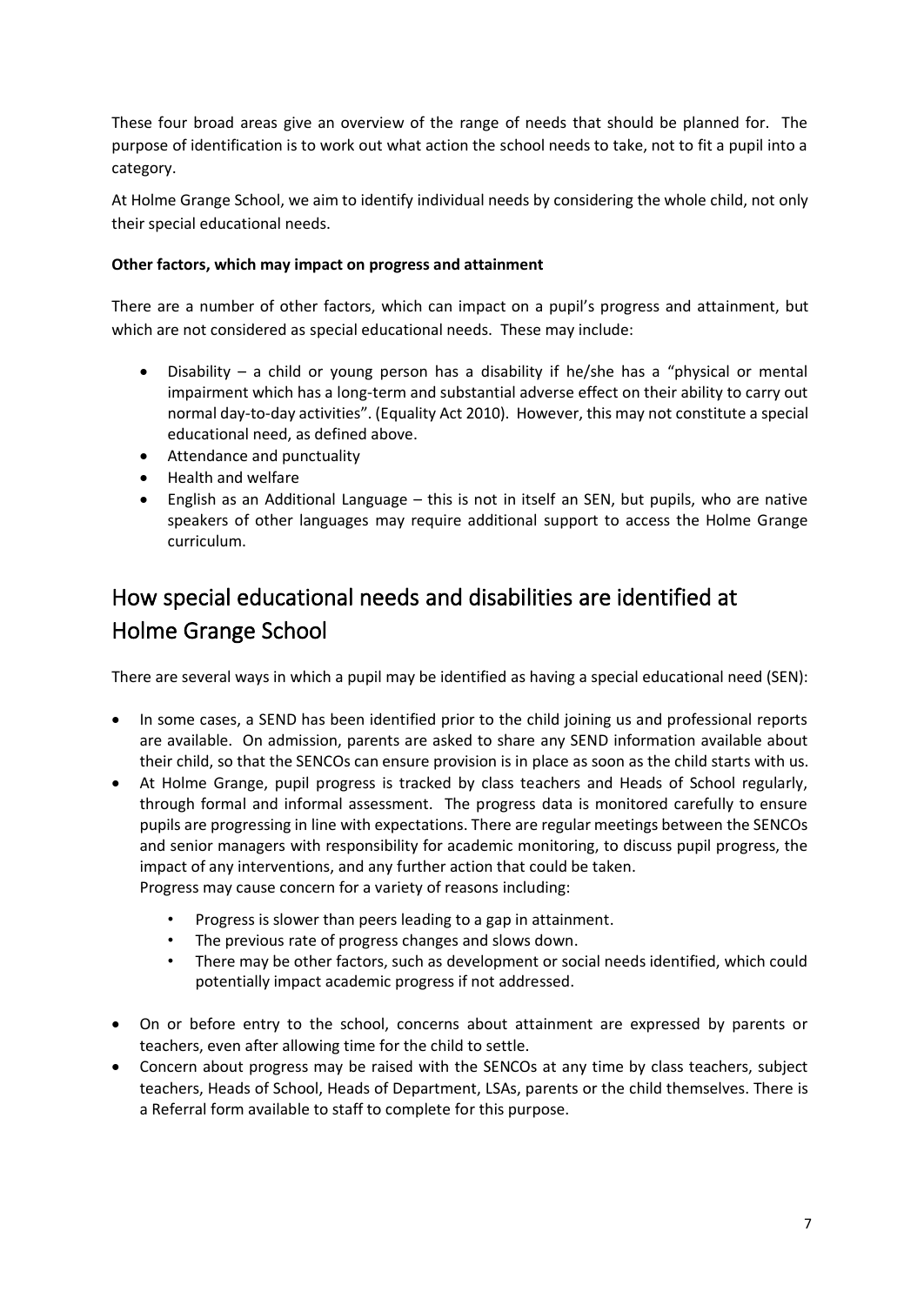## Section 4: A Graduated Response to SEND Support

This section of the policy aims to set out the process by which Holme Grange School identifies and manages pupils with special educational needs and disabilities.

At Holme Grange School, we aim to provide a graduated approach to SEND, underpinned by an *Assess, Plan, Do, Review system*, as outlined in the SEND Code of Practice (2015). The possible steps for intervention are set out below, although the school's main aim is to address the needs of the individual, and so the steps may vary in order.

## Class-based support for all pupils

The first step in providing for the needs of all pupils, including those with SEND, is high quality teaching, differentiated for individual pupils within the class. Class and subject teachers are responsible for providing a challenging and differentiated curriculum, which caters for the needs of the pupils in their classes. Teachers have access to SEND information from the school's SEND register in order to help with differentiation or to make reasonable adjustments. Examples of high-quality teaching, which support inclusion for all are:

- Attention to surroundings and seating
- Use of font size and type
- Writing frames
- Overlearning
- Provision for learning styles
- Simplified instruction
- Pictorial clues
- Different ways of recording as alternatives to writing
- Background colours for text reading
- Class and subject teachers are responsible and accountable for the progress and development of the pupils in their class, including where pupils access support from specialist staff or LSAs.
- Holme Grange regularly reviews the quality of teaching for all pupils through regular class observations. In addition, teachers receive regular INSET and further professional development opportunities to improve and update their awareness of the most commonly encountered special educational needs (for example dyslexia, ASD and ADHD) and strategies for support.
- The SENCOs ensure that there are plenty of opportunities for staff to seek advice about pupils and SEND. These include time in staff meetings and briefings, ALC surgeries, SENCO attendance at department meetings, regular meetings between Heads of School and SENCOs and ALC attendance in classes across the school.

#### If a pupil does not make adequate progress despite quality first, differentiated teaching, then a number of options are available. These may include:

- Small group work to reinforce points covered in class; these may be led by the teacher or LSA.
- In-class support given by teacher or LSA.
- Specific intervention to target needs. The child follows an intervention programme, devised by the class teacher in conjunction with the SENCO/Head of Department and/or Head of School. These may be short or longer-term and may take place during assembly time or in place of the regular lessons. Examples include Catch-up Reading and Numeracy, handwriting, maths, comprehension, memory, motor skills, phonics or spelling groups. For most small group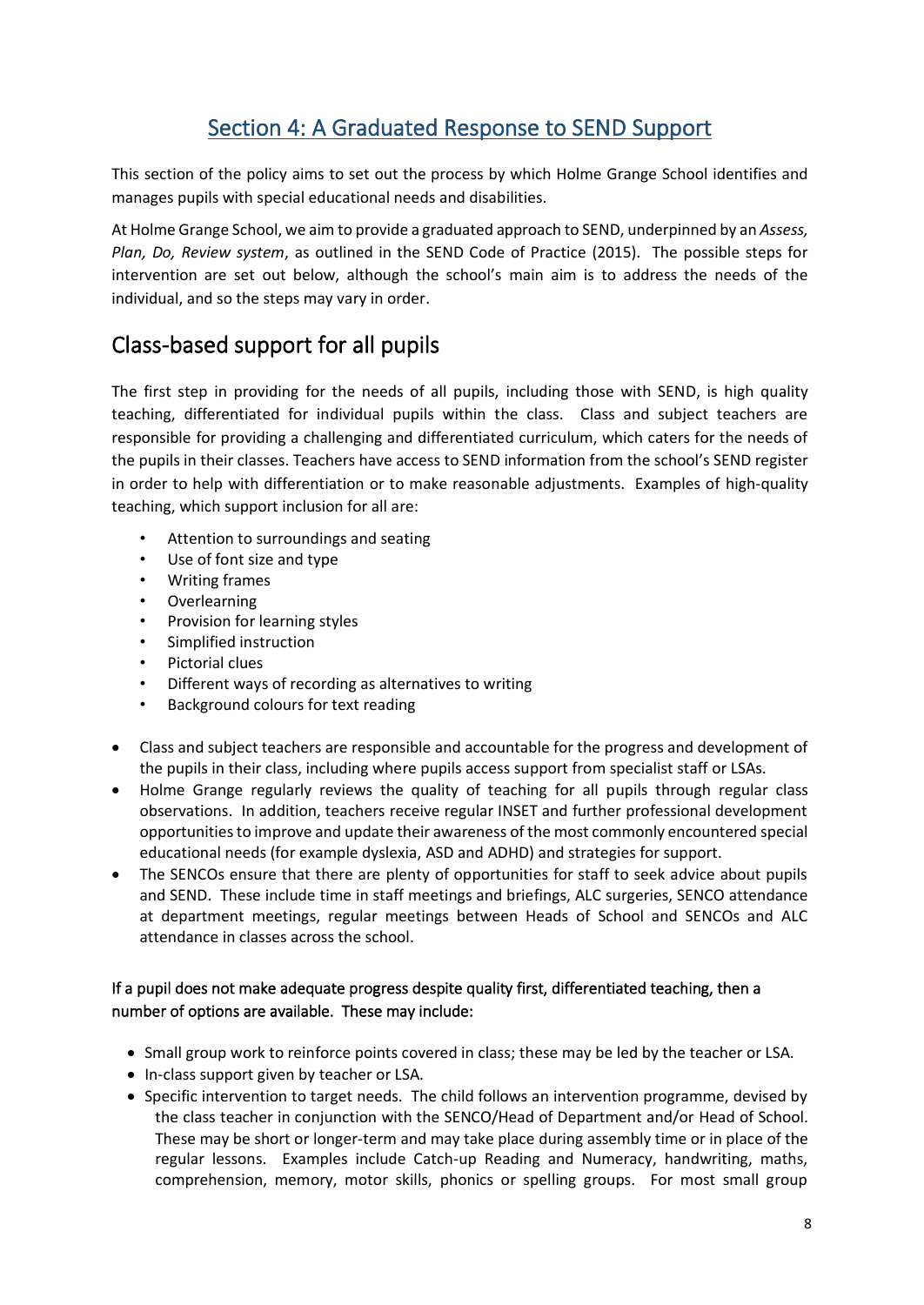interventions, progress is monitored, both within the small group context and the transfer of skills to the classroom.

#### **If concerns still persist despite high quality differentiated teaching and class-based or small group intervention, then more individualised intervention may be considered and the following steps may be taken**:

- If in-class intervention has been tried and progress is still not improving, the teacher will discuss the concern with the Head of School, who can seek further advice from the SENCOs. An ALC Referral form may be completed, outlining the main concerns, what has been tried and what support or advice is needed. This is discussed with parents before being shared with the SENCOs.
- Further information is gathered from school assessment data, observation of the child in class or in a social setting, as appropriate.
- Depending on the identified needs of the pupil, parents may be invited to a meeting with one of the SENCOs/ALC team, attended by a member of the Senior Management Team and/or form or subject teacher. Concerns will be outlined and a plan of action with likely timescales for a followup meeting will be discussed.
- All actions and possible outcomes will be explained in detail to parents and parents will be kept updated and invited back for follow-up meetings as appropriate.
- Possible courses of action may be:
	- Further observation and monitoring, with a review on a given date.
	- Classroom strategies may be recommended.
	- Home recommendations may be recommended.
	- **School-based screening assessment** by a specialist teacher who holds the OCR Level 7 Diploma in Teaching and Assessing Learners with SpLDs. Assessment may cover reading, spelling, comprehension, writing, maths, as well as cognitive skills, such as verbal and nonverbal reasoning, memory, and processing. Assessment may be formal or informal and may include some computer assessments, as well as one-to-one testing. A report identifying strengths and areas of need and recommendations is produced and parents are invited for a feedback meeting to discuss findings and further actions. There is no charge for a schoolbased screening. Further details about school-based screening are included in Appendix 2.
	- **Direct referrals to outside professionals** may be recommended. We have excellent links with a variety of professionals, who work independently. These include Educational Psychologists, Occupational Therapists, Speech and Language Therapists, Behavioural Optometrists and Child Psychologists. There are additional charges to parents with referrals to independent practitioners. Referrals can be arranged to occur in school, so that parents are supported through the process and recommendations can be implemented immediately. We can also support parents with referrals to NHS services. Any recommendations made by outside professionals can be incorporated into the pupil information, so that they can be implemented in class and in ALC lessons.
	- **ALC lessons**, either one-to-one or as group sessions may be offered, either after in house screening/professional assessment or straightaway. These lessons are delivered by Specialist Dyslexia Teachers with additional qualifications in teaching learners with Specific Learning Difficulties. The lessons are specifically targeted to the individual child's needs. An ALC Plan is devised, which is shared with parents, pupils and teaching staff, so that targets can be implemented across the curriculum. The ALC Plan is reviewed and targets are adjusted with parents and teachers termly. There is a separate charge to parents for ALC lessons. Further details about ALC lessons are included in Appendix 1.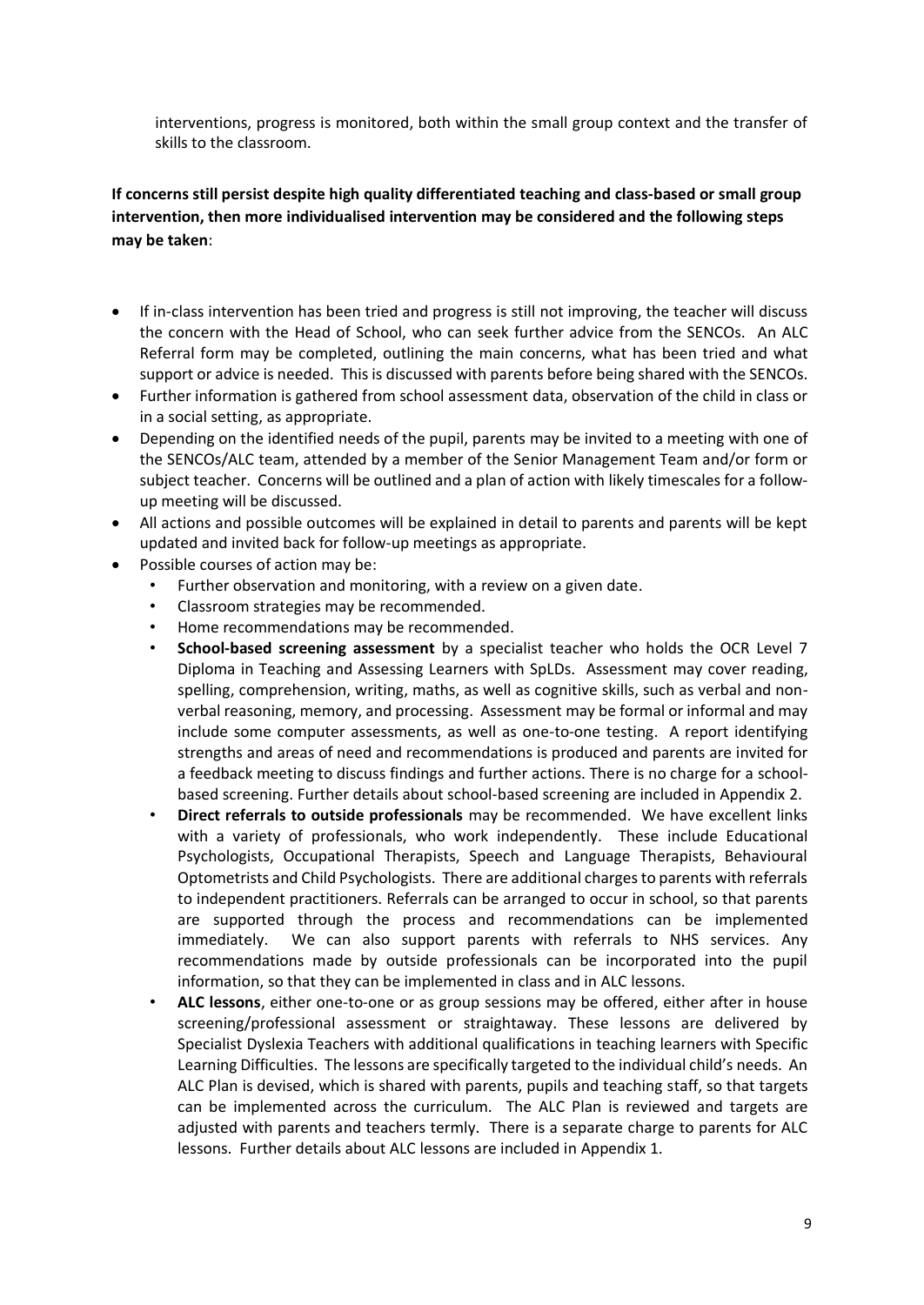• **Education, Health and Care Plans (EHCP)** In some cases, a much higher level of support may be required for a pupil. The school may suggest, or parents may wish to apply to their Local Authority for a Statutory Assessment, which may lead to an Education, Health and Care Plan. The EHCP needs assessment is carried out by the Local Authority and sets out the provision the pupil is entitled to receive, sometimes with associated funding. The SENCOs have liaised with a number of Local Authorities and we will do all we can to support families through this process.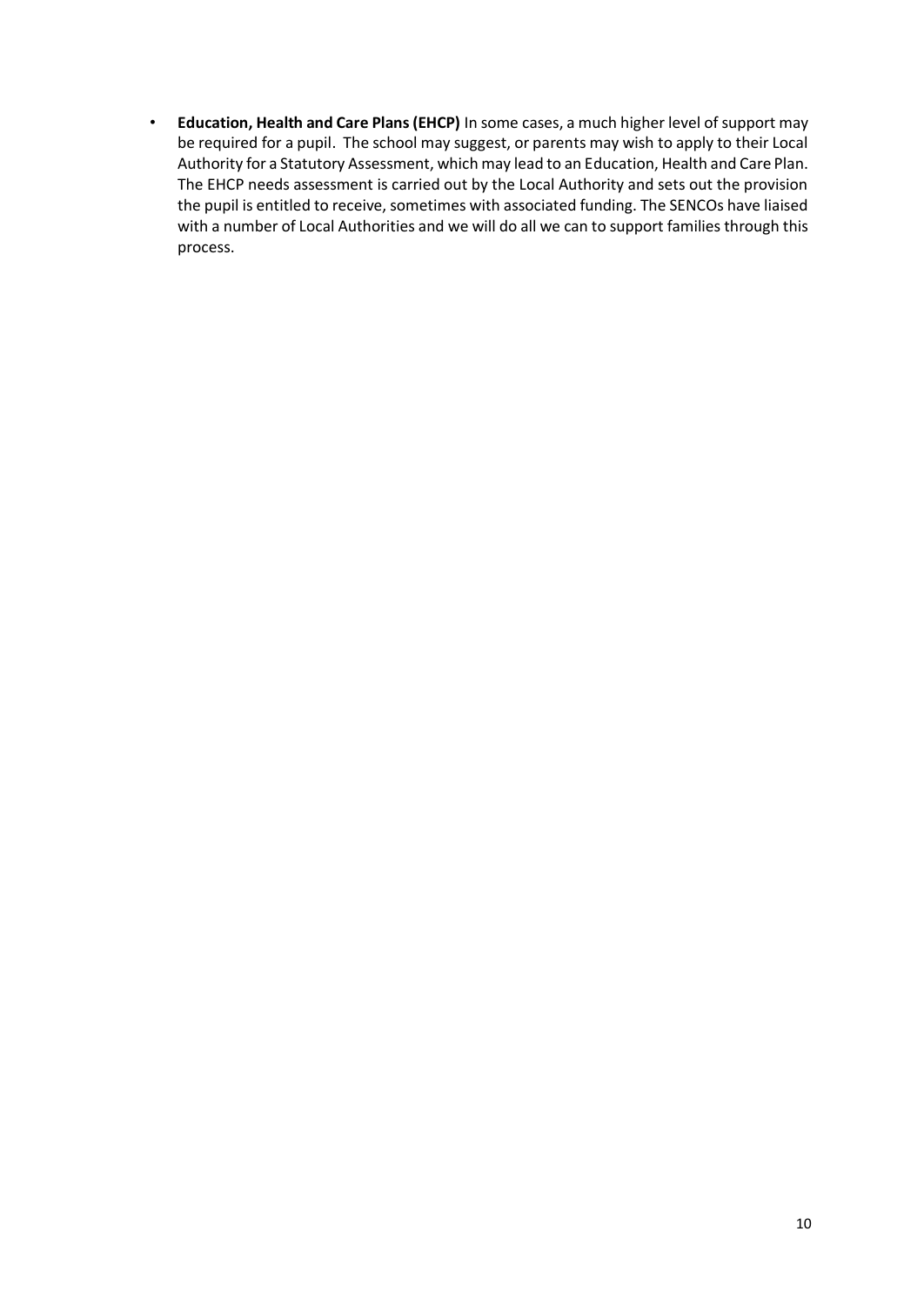### An overview of how SEND support works at Holme Grange School

ſ

#### **General Points**

 $\overline{a}$ 

- Teachers are responsible for the progress of all pupils in their classes, whether or not they receive additional support.
- Parents must be informed if their child is in receipt of any support, such as small group intervention, that is additional to usual class teaching available to all other pupils.
- SENCOs and ALC teachers can help, advise, observe, be consulted and liaise with teachers and LSAs of all pupils.
- Pupils may be in receipt of intervention in all stages. They can also move between stages as appropriate.
- The impact of all intervention needs to be carefully monitored and reviewed. This forms the **Assess, Plan, Do, Review** cycle outlined in the SEND

Code of Practice 0-25,



₹

Highest **SEN** Support In the classroom - High Quality Teaching – small classes, differentiation, classroom management. All have access to class teacher and class LSA, who have awareness of main types of SEND. Progress is the responsibility of class/subject teacher. Progress carefully monitored.

Group support – in-class, additional lessons/clinics in assembly time/lunchtimes/after school to support pupils who need it. Overseen by class/subject teacher. May be short or long-term. Progress carefully monitored.

More targeted and specialist intervention in academic area causing concern, for example spelling, phonics, handwriting, reading, comprehension, maths. Overseen by class/subject teacher and Head of School. Progress carefully monitored. Pupils may be discussed with SENCOs.

Pupils referred to SENCOs in ALC by Head of School following discussion by class teacher/Head of School with parents. More information gathered via observations, ALC screening, discussion with teachers, pupil, parents to identify needs to target. Action Plan decided and further follow-up meeting arranged if required.

If required, ALC lessons arranged, usually one-to-one but sometimes in small groups. ALC Plans devised from evidence following screening/baseline assessment. Progress carefully monitored and ALC Plans reviewed termly with parents and teachers. Additional charge applies.

ſſ

Advice sought from external professionals – for example Educational Psychologist, Occupational Therapist, Speech and Language Therapist, Paediatrician. Additional charge for this if independent practitioner.

Education, Health and Care Needs Assessment requested from the parents' Local Authority. May result in an EHC Plan issued by the Local Authority.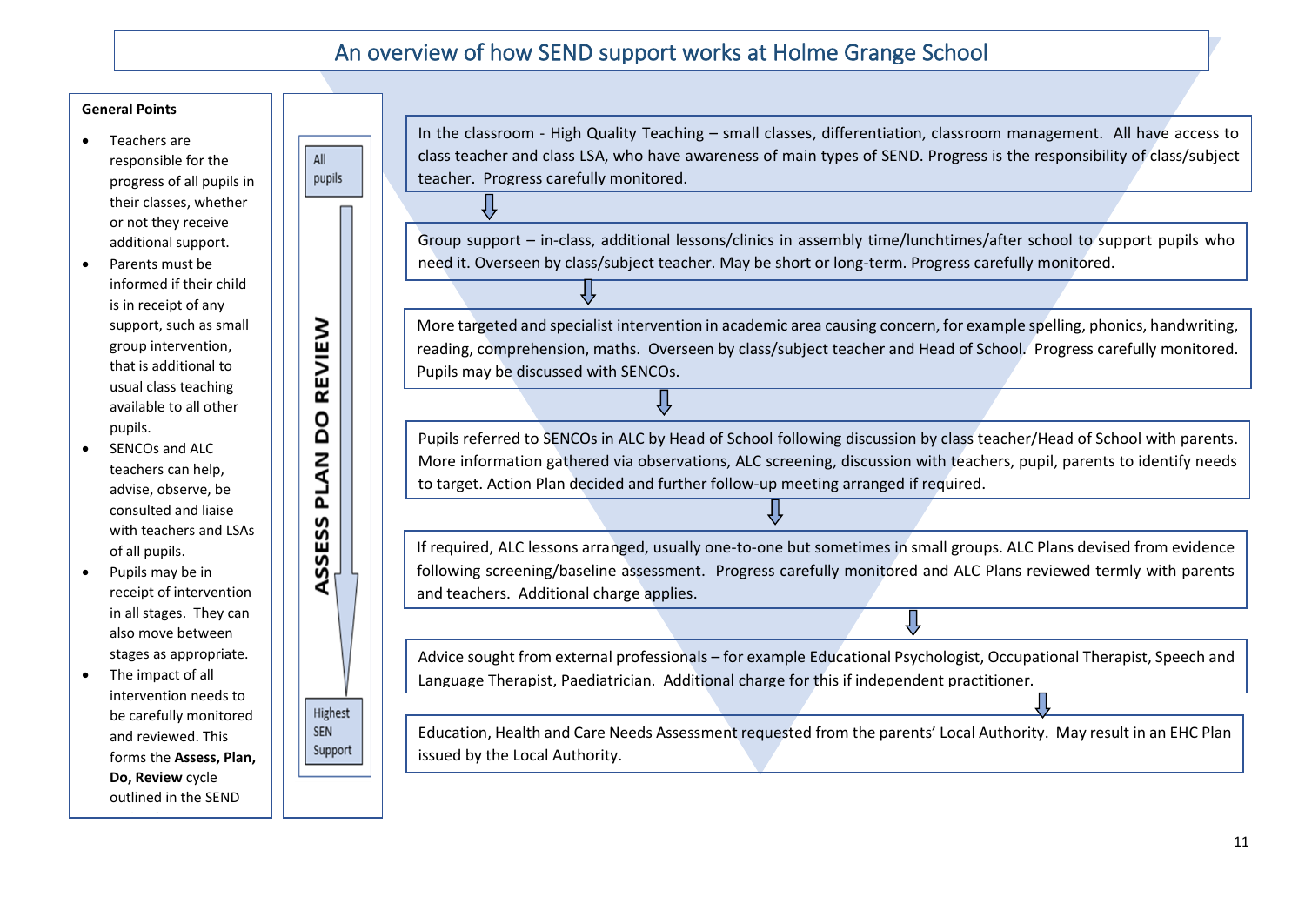## Section 5: Managing Pupil Needs on the SEND Register

- At Holme Grange, the SENCOs keep a SEND register. This is kept securely on the school Intranet and is only available to view by relevant school staff.
- The SEND register is updated regularly by the SENCOs and ALC Academic Secretary, and teaching staff are informed when there has been an update.
- The SEND register has headline information, summarising the needs and exam access arrangements of each pupil listed. This means that teachers can quickly gain a good overview of the needs of the pupils in their classes.
- More detailed information is also available through hyperlinks within the SEND register to the following further information:
	- Internal screening report with classroom recommendations.
	- Professional report summary and classroom recommendations, if an external assessment has been carried out.
	- Pupil profile, outlining needs in more detail.
	- Details of exam access arrangements available for the pupil.
	- Current and historic ALC Plans detailing intervention targets as focus for ALC lessons.
- The SENCOs are responsible for keeping the information up to date and accessible for teaching staff.
- The SEND register is updated regularly by the SENCOs and teachers are informed of these updates.
- ALC Plans are updated termly by ALC teachers, in conjunction with parents and pupils, with input from class teachers. New plans are issued at the start each term and plans are evaluated at the end of each term.
- Access arrangements in place for pupils in Eaton Grange are updated termly by the SENCOs.
- Class and subject teachers are responsible for consulting the SEND register, so that they are aware of needs of pupils in their classes, any recommended strategies and details of intervention for pupils, so that they can help with integration of strategies into the wider class context.
- The SEND Code of Practice suggests one category of support, called SEND Support. However, at Holme Grange, we are able to monitor pupils from the point at which an initial concern has been raised by parents/staff, allowing us to provide and track progress of early intervention in the best interest of the child. In some cases, a pupil may have a specialist assessment and diagnosis of a specific learning difficulty but the degree of need would not necessarily be recognised as SEND in accordance with the SEND Code of Practicedefinition. We therefore find it more useful to classify our pupils as follows:
	- **Additional Needs** these are pupils who may have identified needs through an internal screening assessment or external professional report. There may be a diagnosis, such as dyslexia or ADHD. These pupils may require some reasonable adjustments in class, such as extra time, laptop use, or instructions given in small chunks. With these adjustments, these pupils are progressing in line with age-related expectations.
- **Special Educational Needs** These pupils fit the Code of Practice (2015) description of having "a significantly greater difficulty in learning than the majority of others of the same age".....and they therefore need "special educational provision to be made for him or her."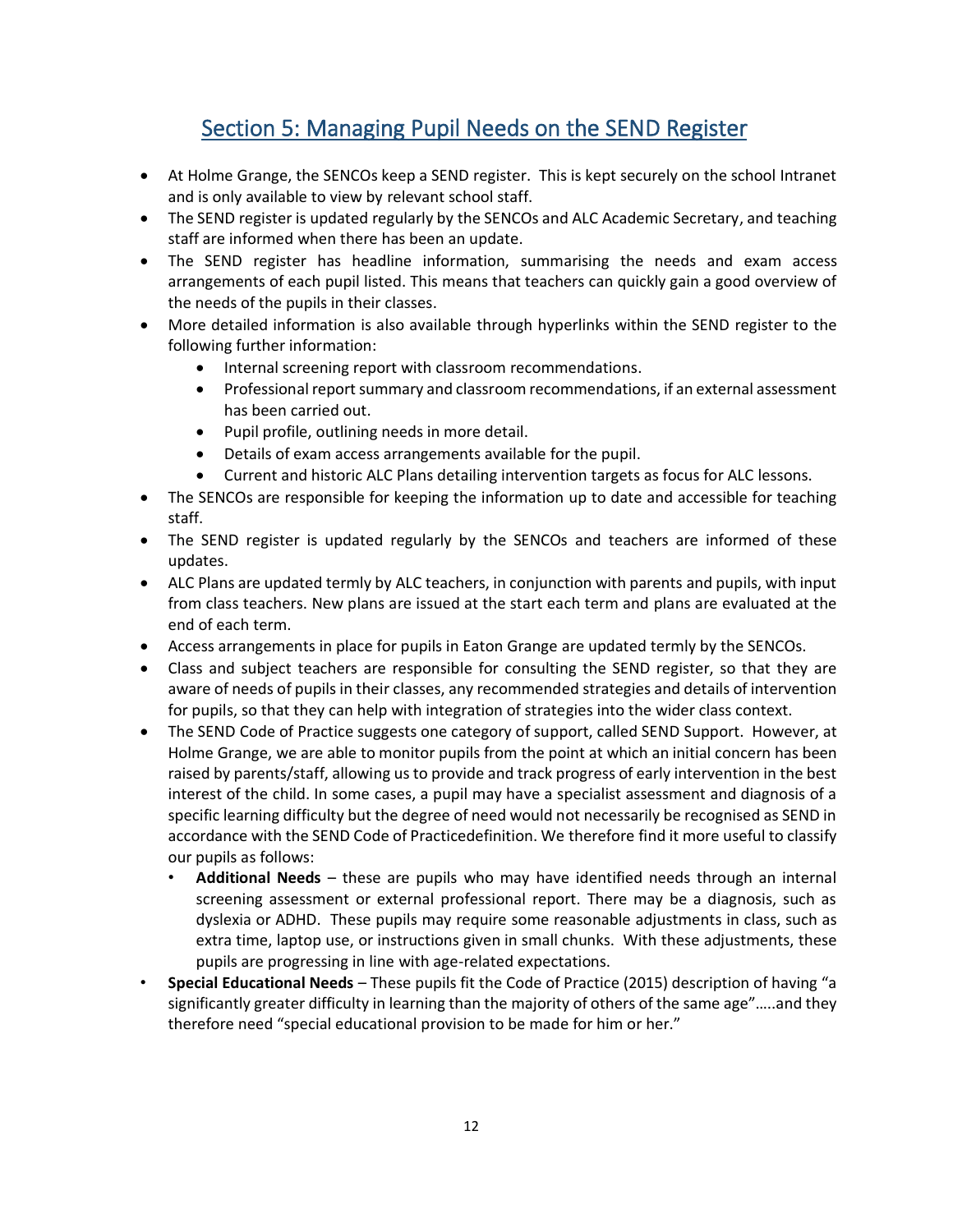- The SENCOs also keep a separate **Monitoring** list of pupils, who are at early stages of intervention or have previously been in receipt of intervention (but are now progressing in line with their peers); we continue to monitor their progress.
- The SENCOs review the SEND/Additional Needs and Monitoring lists regularly, at least once a term. The SENCOs hold meetings with the Heads of School, Heads of Department, subject teachers, and class teachers to review the progress of individual pupils, and decisions are made whether to move pupils to other lists or whether to add or remove them from our lists.
- Entry criteria for inclusion onto the Monitoring list is that a concern has been expressed by a class teacher, parent, Head of School or that analysis of progress data indicates a cause for concern.
- Entry criteria for inclusion in the Additional Needs list is that an internal screening or external professional report has identified an area of need, which requires reasonable adjustments to be made in class and/or examinations, or some form of additional intervention in class or in ALC.
- Entry criteria for inclusion in the SEND register is that more complex needs have been identified, requiring a greater level of differentiation in class and/or examinations, and a higher level of intervention than their peers. In line with the Code of Practice definition, these pupils "….have a learning difficulty or disability which calls for special educational provision to be made for him or her."
- Pupils can be removed from any of the lists if needs have changed and the support required no longer fits the category concerned. The SENCOs make these decisions in collaboration with the Deputy Head, in conjunction with other relevant members of staff. If a pupil is removed from the SEND or Additional Needs registers, they will continue to be on our Monitoring list for at least two terms, so we can ensure their progress is still checked regularly.
- Electronic records are stored securely on the school intranet, with access allowed only to teaching staff and Senior Leadership.
- Paper records relating to SEND are stored in locked filing cabinets, accessed only by the SENCOs and ALC teachers.
- Reports written by outside professionals are considered the property of the parents. They are stored securely until the pupil leaves Holme Grange, when they are securely archived with the pupil's SEND records, in line with the School Retention of Records Policy.

### Section 6: Supporting Pupils and Families

• **Admissions –** Please refer to the separate Holme Grange Admissions Policy. Holme Grange is not a selective school and we welcome pupils with special educational needs, providing that our Accelerated Learning Centre (ALC) can offer them the support that they require. There is an additional charge for support from the ALC. We also welcome pupils with physical disabilities provided that our site can accommodate their needs.

If pupils are joining us from another school, we require parents to share any professional reports, privately commissioned or otherwise, so that we can implement recommendations at the earliest opportunity. We recommend that if special educational needs are already known or suspected, parents meet with the SENCOs prior to the pupil joining us and shortly after settling in, so that we can plan for and review the support in place.

• **Liaison with other schools –** We are very keen to ensure a smooth transition for any pupils joining us from other schools or moving from Holme Grange to other schools. We welcome visits from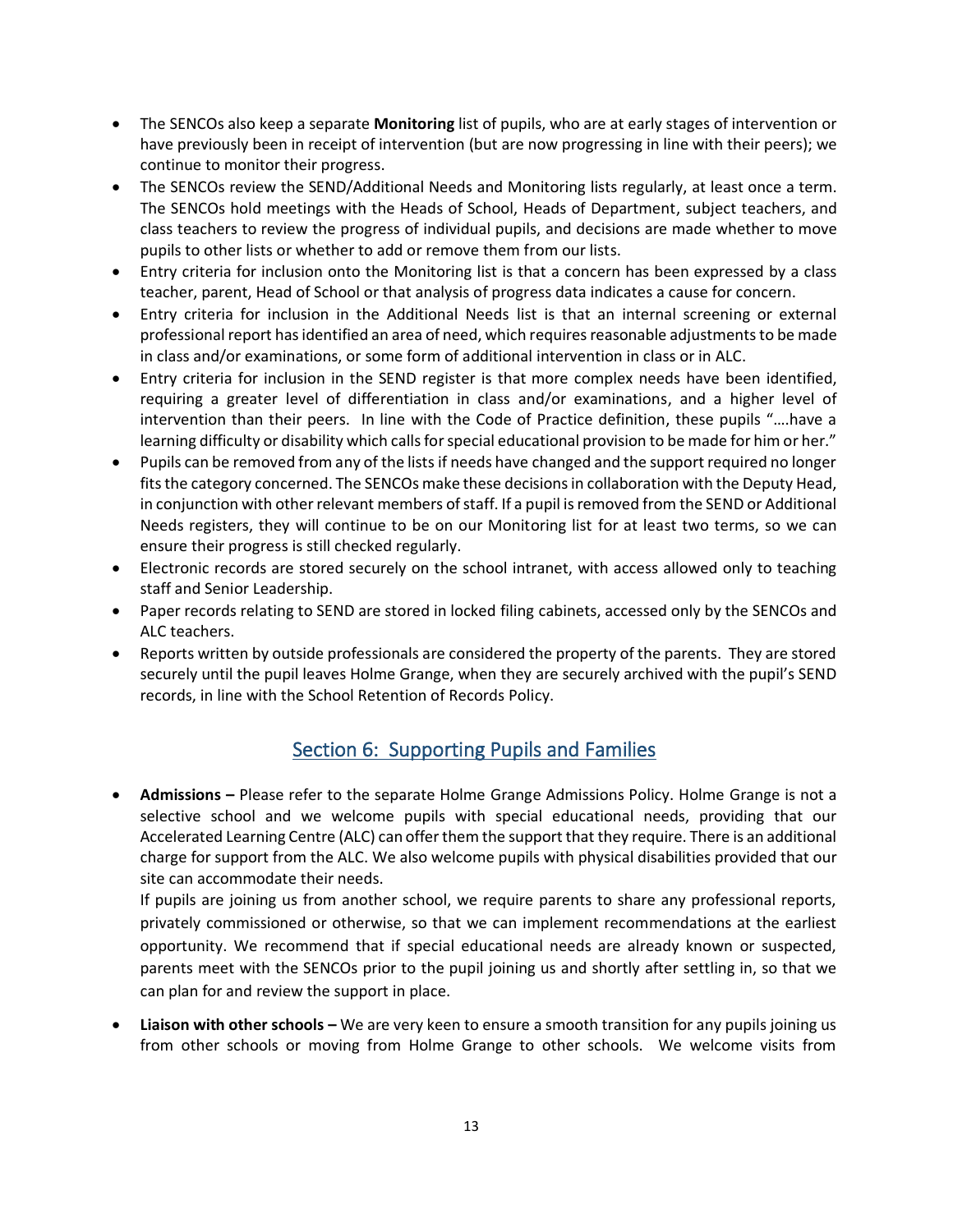transition staff from the school to which the pupil will progress. With parental permission, we can share information about the support the child has been receiving and how the pupil is likely to cope with the transition. It should be noted that any privately commissioned reports concerning a pupil from Holme Grange are considered to be the property of the parents and will only be shared or passed on with the express written permission of the parents.

In some cases, when deemed necessary, the SENCOs may make a transition visit to see pupils in situ in their current school.

- **Transitions between classes within school –** Transitions between classes and especially between different key stages, for example between Little Grange, Pre-Prep, Prep and Eaton Grange, are carefully planned and supported for all pupils at Holme Grange. Pupils visit the new areas of the school, meet the teachers, take part in lessons, and experience a significant amount of time in their future school areas, as a matter of routine. The SENCOs, class teachers, and Heads of School sometimes identify pupils, for whom we provide additional support. This will depend on the individual but may include a transition booklet with pictures of the new areas that parents can read with the pupil in the holidays or extra familiarisation visits during the holidays.
- **Links with other agencies –** At Holme Grange School, we are used to welcoming and accommodating professionals from a range of services, both independent and local authority and NHS. We have links with a range of independent professionals, including Educational Psychologists, Occupational Therapists, Physiotherapists, Speech and Language Therapists, Counsellors, Clinical Psychologists and Behavioural Optometrists. We are able to seek advice, make referrals on request and we often accommodate independent assessments on-site, so that the SENCOs can attend feedback meetings, in order to implement advice and recommendations quickly.
- **Access to Examinations and Assessments –** Please refer to the Holme Grange School Access Arrangements Policy and Word Processor Policy for further details. The decisions on access arrangements for examinations and assessments rest with the SENCOs, who apply the joint Council for Qualifications (JCQ) guidelines across the school, in order to ensure that all students have equal access to examinations and are neither advantaged nor disadvantaged over peers.

Some examples of access arrangements include 25% extra time, a reader or scribe, rest breaks, or a word processor.

### Section 7: Supporting Pupils at School with Medical Needs

Please refer to the separate policy on Supporting Pupils with Medical Needs.

- Holme Grange School recognises that pupils with medical conditions should be supported at school so that they have full access to the education, school trips, and physical education offered. Some pupils with medical conditions may be disabled and where this is the case the school will comply with its duties under the Equality Act 2010.
- Some pupils with medical needs may also have SEN and may have an Education, Health and Care (EHC) Plan, which brings together health and social care needs, as well as their special educational provision, as described in the SEND Code of Practice (2015).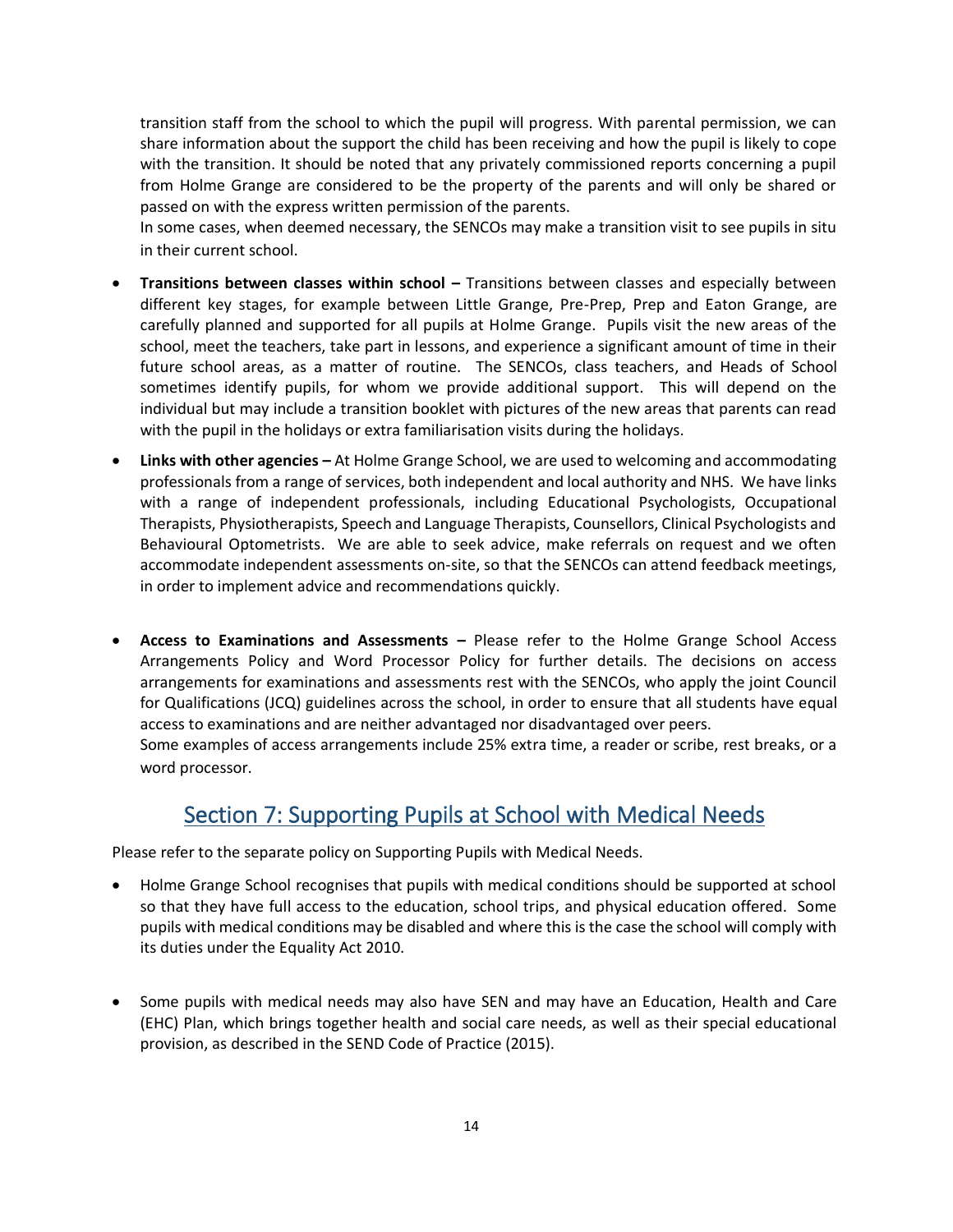- At Holme Grange School, the progress of pupils with medical needs is supported as is the case for all other pupils. If a pupil has absence due to the medical condition, the class/subject teacher and Heads of School will monitor progress and if necessary, make arrangements for work missed to be caught up or sent home. If progress is affected, the SENCOs can advise on how to support and make a plan of action with Heads of School and parents.
- Where pupils require support because of medical needs, Holme Grange works with parents and pupils to tailor a solution that works for the pupil for as long as is required. Examples of support we can offer include: adaptation/variations to the curriculum; varying the pupil timetable to start late and finish early; adjusting lesson times to allow pupils to move between classrooms; support given by LSA or ALC at drop-off times or at times of stress; arrangements made with the school Matron and/or the Pupil Health and Welfare Nurse for administering medication.

### Section 8: Monitoring and Evaluation of SEND

- At Holme Grange School, we are proud of the support we are able to offer our pupils with SEND. We are constantly monitoring and evaluating the quality of the provision we offer all pupils, including those with SEND.
- One way of monitoring our provision is through regular meetings between the SENCOs, Heads of Department, Heads of School, and the Senior Leadership Team. We also meet regularly with parents and discuss provision with them and with pupils in the ALC lessons. This way, we are able to undertake regular audits of views from all parties concerned.
- The SENCOs also monitor regularly how ALC targets are being set and achieved and report this termly to the governors and Senior Leadership Team.
- Our evaluation and monitoring procedures promote an active process of continual review and improvement of provision for all pupils.

### Section 9: Training and Resources

- **Funding –** All classroom teaching and small group intervention that takes place at classroom level is funded by and included in Holme Grange school fees. Holme Grange School has a high adult to pupil ratio, achieved with small classes and LSA support in at least core subjects across the school. Schoolbased screening and assessment/screening for exam access arrangements are included in school fees. The intervention provided directly by the ALC, such as one-to-one or small group support lessons is subject to additional fees, payable termly in advance. External professional reports are an independent arrangement between parents and the professional and are subject to fees payable directly to the professional concerned.
- **Training –** Holme Grange is committed to the professional development of all teaching staff and LSAs. In order to maintain and develop the quality of teaching and provision to respond to the strengths and needs of all pupils, all staff are encouraged to undertake training and development. The Head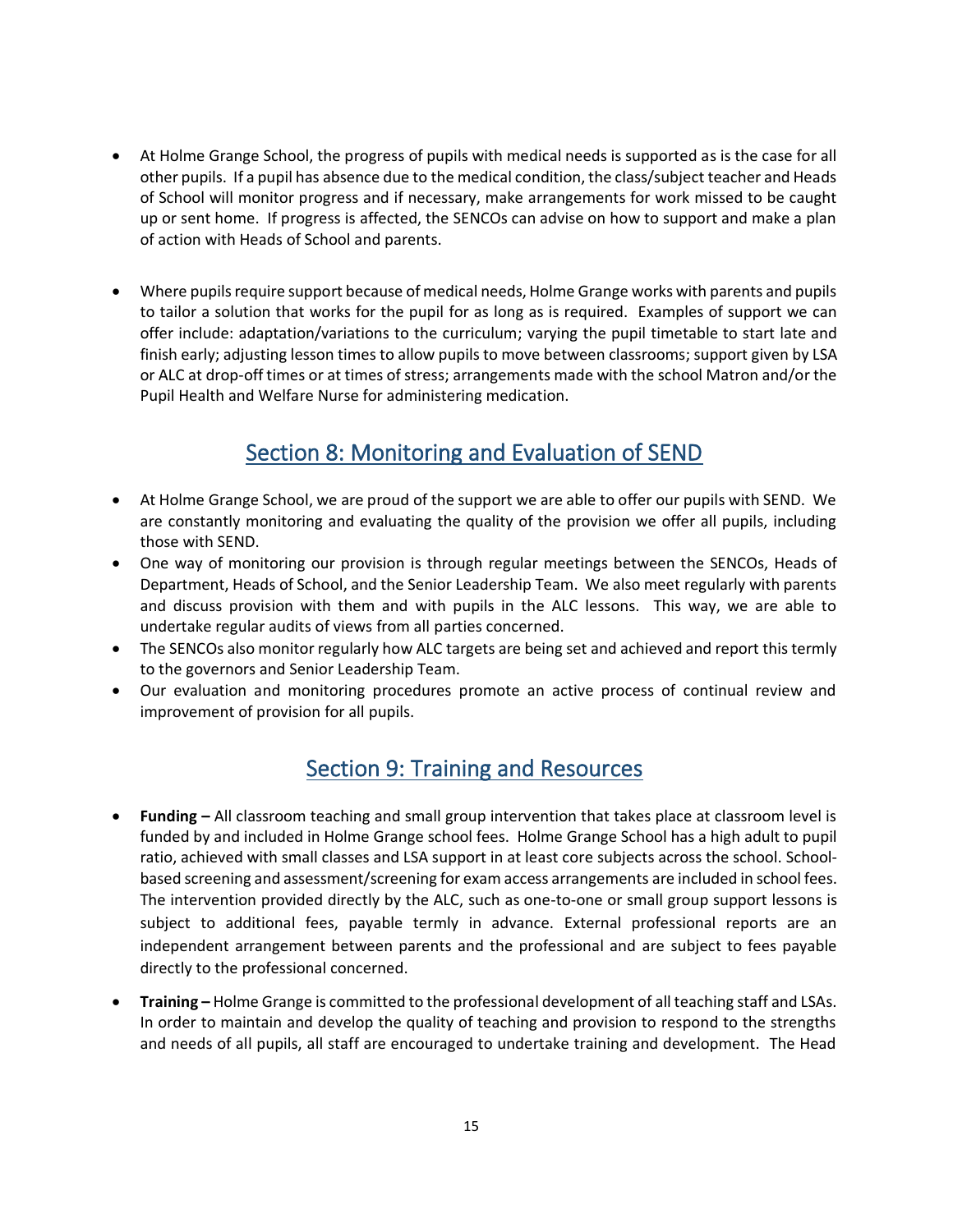Teacher and Senior Leadership Team are responsible for organising the whole school INSET program and regularly consult with the SENCOs to discuss requirements. All school teaching staff have regular training in awareness of the main Specific Learning Difficulties, such as dyslexia, Autism Spectrum Disorder (ASD), Attention Deficit and Hyperactivity Disorder (ADHD), dyspraxia, and sensory processing disorders.

ALC staff are committed to regular updates of current research. The SENCOs attend SENCO forums where available, and all ALC staff regularly take part in Continuous Professional Development.

- **New teaching staff** are given an ALC Handbook, which outlines the school's SEND procedures and they are invited to a meeting with the SENCOs to explain the systems and structures in place around the SEND provision, find out where they can find information on their pupils' needs and to discuss the needs of individual pupils.
- **Resources –** Holme Grange School is well-resourced for delivering a wide-ranging curriculum for all pupils. We constantly update our resources, including class-based intervention programs, so that we can deliver tailored teaching and intervention for all pupils. The ALC is very well set up to deliver highly personalised support, tailored to pupil needs. We update our resources constantly in order to provide the best programs of intervention for our pupils.

### Section 10 – Roles and Responsibilities

**The Headteacher, Mrs Claire Robinson:** has responsibility for the day-to-day management of all aspects of the school, including provision for children with Special Educational Needs and/or Disabilities*.* The Headteacher is the direct line manager for the SENCOs and meets weekly to discuss any ongoing issues or concerns*.* The SENCOs provide a termly report on SEND and the ALC for the Headteacher and the governors.

**The Senior Leadership Team, with responsibility for academic monitoring:** oversee the progress of all pupils in their sections of the school and regularly meet with the SENCOs to discuss any concerns and possible actions.

**The Governing Body** has responsibilities in relation to pupils with Special Educational Needs, Learning Difficulties and/or Disabilities. The link governor for SEND is **Mr Liam Clarke.** The SENCOs submit termly written reports on SEND in Home Grange School.

**The SENCOs:** Holme Grange School has two SENCOs – one full-time and one part-time. The SENCOs take day-to-day responsibility for the operation of the SEND policy and co-ordination of the provision made for individual children with SEND, working closely with staff, parents, and other agencies. The SENCOs also provide related professional guidance to colleagues with the aim of securing high quality teaching for children with SEND.

**Teachers**: All teachers are responsible for the progress of all the pupils in their classes, whether or not they have SEND or receive additional support. The responsibility of teachers with regard to SEND is as follows: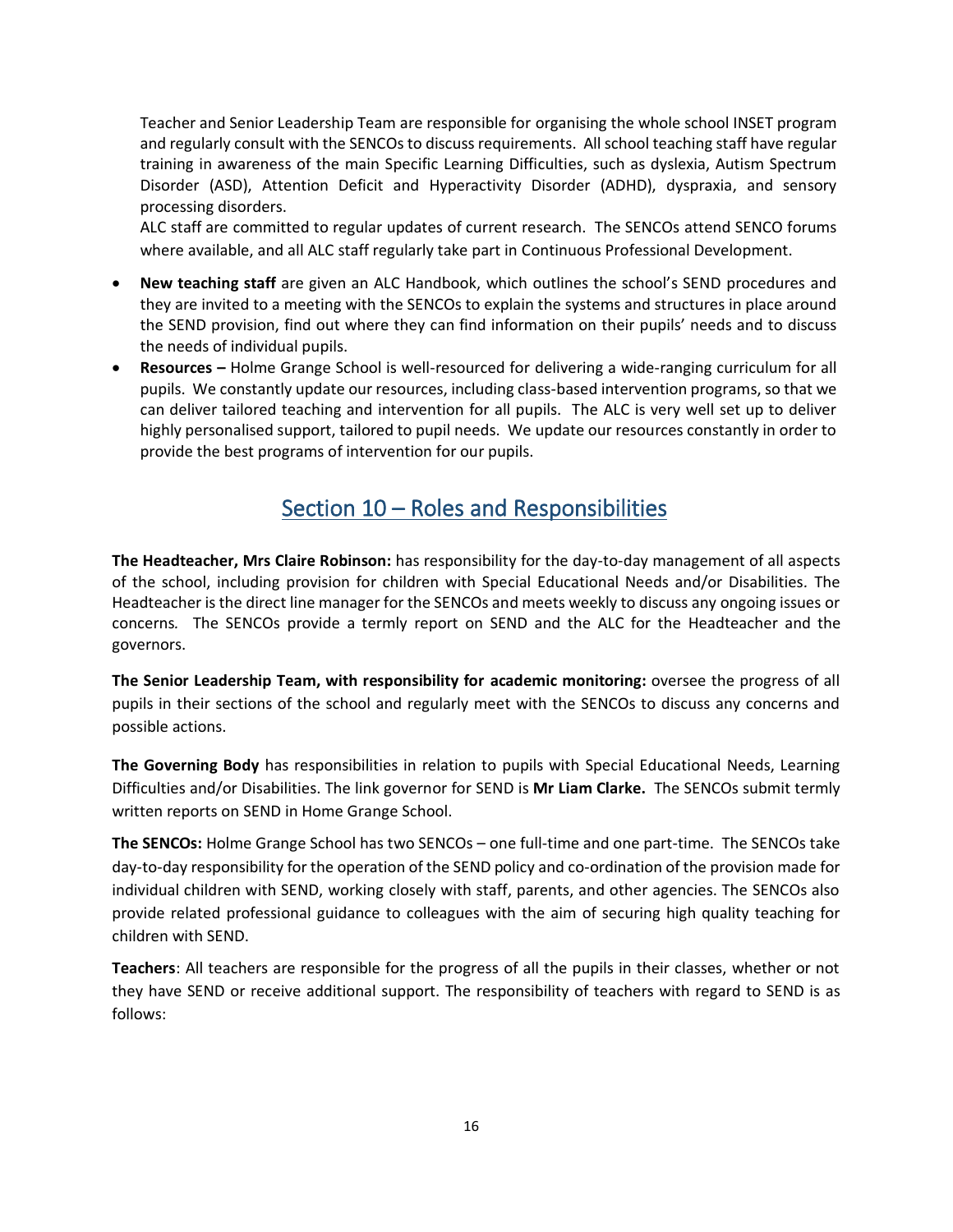- Familiarisation with needs of all pupils in their classes
- Identifying and assessing children causing concern
- Setting internal targets for each pupil and monitoring impact of classroom intervention
- Monitoring pupils' progress
- Ensuring the right of all pupils to access to the curriculum
- Planning differentiation
- Initiating 'graduated response'
- Liaising with SENCos and Learning Support Assistants (LSAs)
- Referral to SENCos, following discussion with Head of School
- Liaising with parents and pupils
- Liaising with external agencies
- Involvement with policy development
- Being responsible for their own development via INSET

**Learning Support Assistants (LSAs):** These colleagues are led by two HLTA ,as leaders, and play a crucial role in the lives of our pupils. We fully expect and encourage our staff to contribute and participate in discussions about pupils experiencing learning difficulties. This is why they are included in our training events.

**Parents:** Holme Grange School seeks to develop positive relationships with all our parents, so that we can work in partnership to achieve the best outcomes for all our pupils. This is especially important for pupils with SEND. We therefore ask parents to work with us by:

- Informing school about any specific needs their child may have upon entering school
- Making themselves aware of the SEND Policy
- Seeking out who is the SENCo
- Striving to achieve a partnership with school with regard to projects, homework and where applicable Accelerated Learning Centre's activities
- Working in partnership with school if outside agencies are involved
- Requesting assessment as they feel to be necessary

**Pupils:** We aim to involve all children in their own education. Where possible pupils are involved in collaboration with ALC staff with setting their ALC Plans. Pupils are also given an opportunity to share work and achievements with other children and adults. We have sometimes found it beneficial to invite older pupils, who have experienced challenges in their learning to mentor younger pupils. We believe that collaboration between pupils, teachers and parents works best for progress.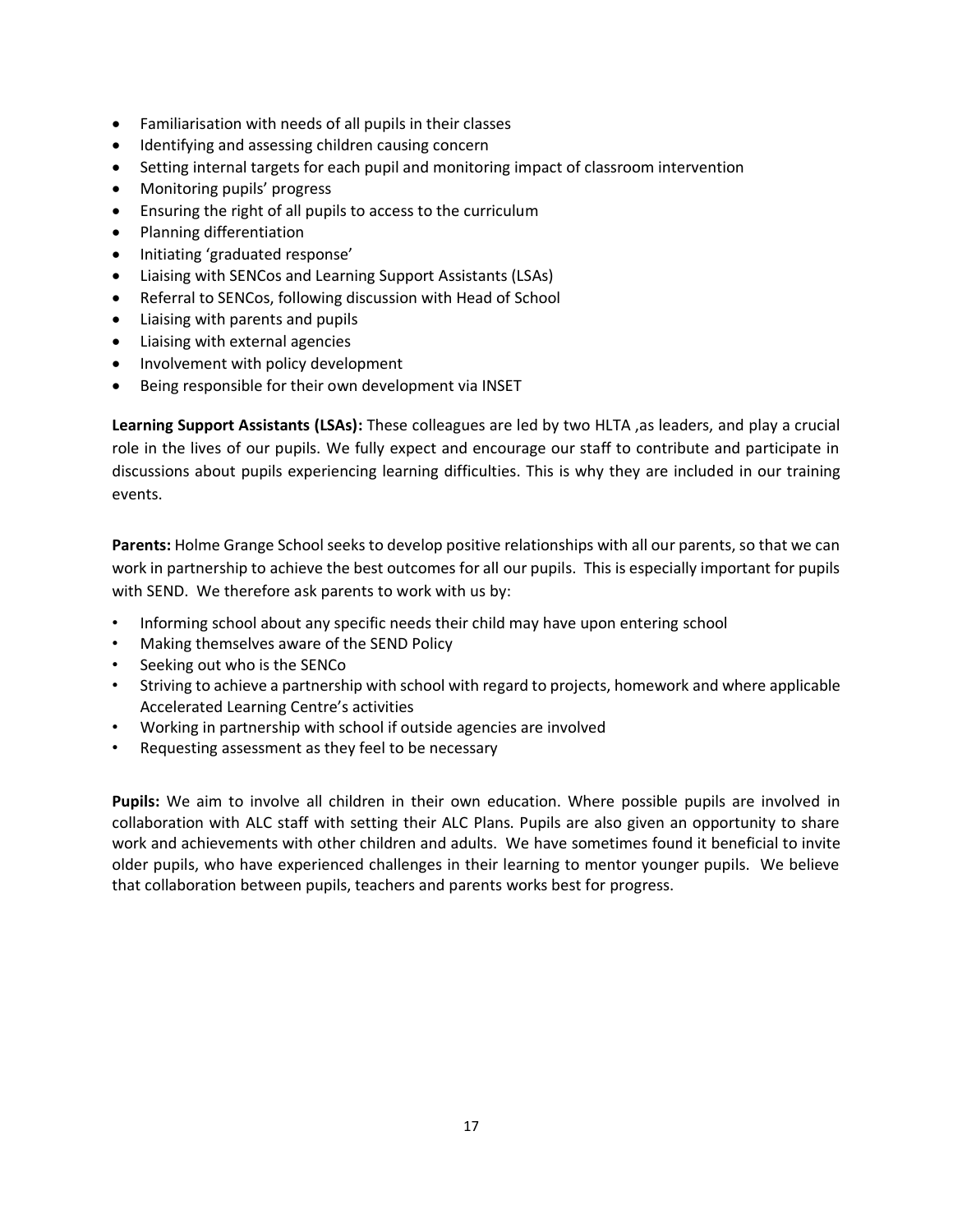### Appendix 1 – ALC Lessons – an overview



### **Holme Grange School ALC Lessons**

#### **The Accelerated Learning Centre**

The Accelerated Learning Centre is staffed by a large team of specialist teachers with additional qualifications, enabling them to work effectively with pupils with Specific Learning Difficulties, such as dyslexia. The ALC is led by two SENCOs and based in two suites of rooms situated within the original building and the new Eaton grange buildings.

We are a well-resourced department and able to deliver specialist intervention tailored to identified needs, which may include literacy, numeracy, phonics, social and emotional support or study and revision skills.

#### **The Timetabling of ALC Lessons**

If ALC lessons have been agreed by parents and the SENCOs, they are timetabled to take place at the same time each week. We do not take pupils out of core subjects or favourite subjects, as far as we are able.

#### **The ALC Plans**

Pupils work with a designated ALC teacher, who develops a tailored program of intervention specifically for the individual, based on a range of available information. The ALC teachers write an ALC Plan, which outlines the pupils' needs and strengths, long term targets for the coming year and short-term targets to be the focus of lessons for the coming term. Targets are designed to be SMART (Specific, Measureable, Achievable, Realistic and Time-bound). They are specifically tailored to cover gaps in the pupils' skills and so may not always reflect the curriculum being followed in the class. In ALC lessons, links are regularly made with the classroom in order to aid the transfer of skills. This is a working document.

#### **Reviews**

ALC Plans are developed at the start of each term and shared with parents, pupils and teachers. At the end of each term, the ALC Plans are evaluated with comments stating whether targets have been fully or partially met. This review forms a termly report, which is sent to parents and shared with pupils and teachers.

#### **ALC Costings and what this includes**

ALC lessons are charged as an addition to school fees. ALC fees are payable termly in advance according to the duration of ALC lessons a pupil receives weekly. Currently, this stands at £207.50 per term for each group of 30-minute lessons. A term's notice is required, in writing, for lessons to stop.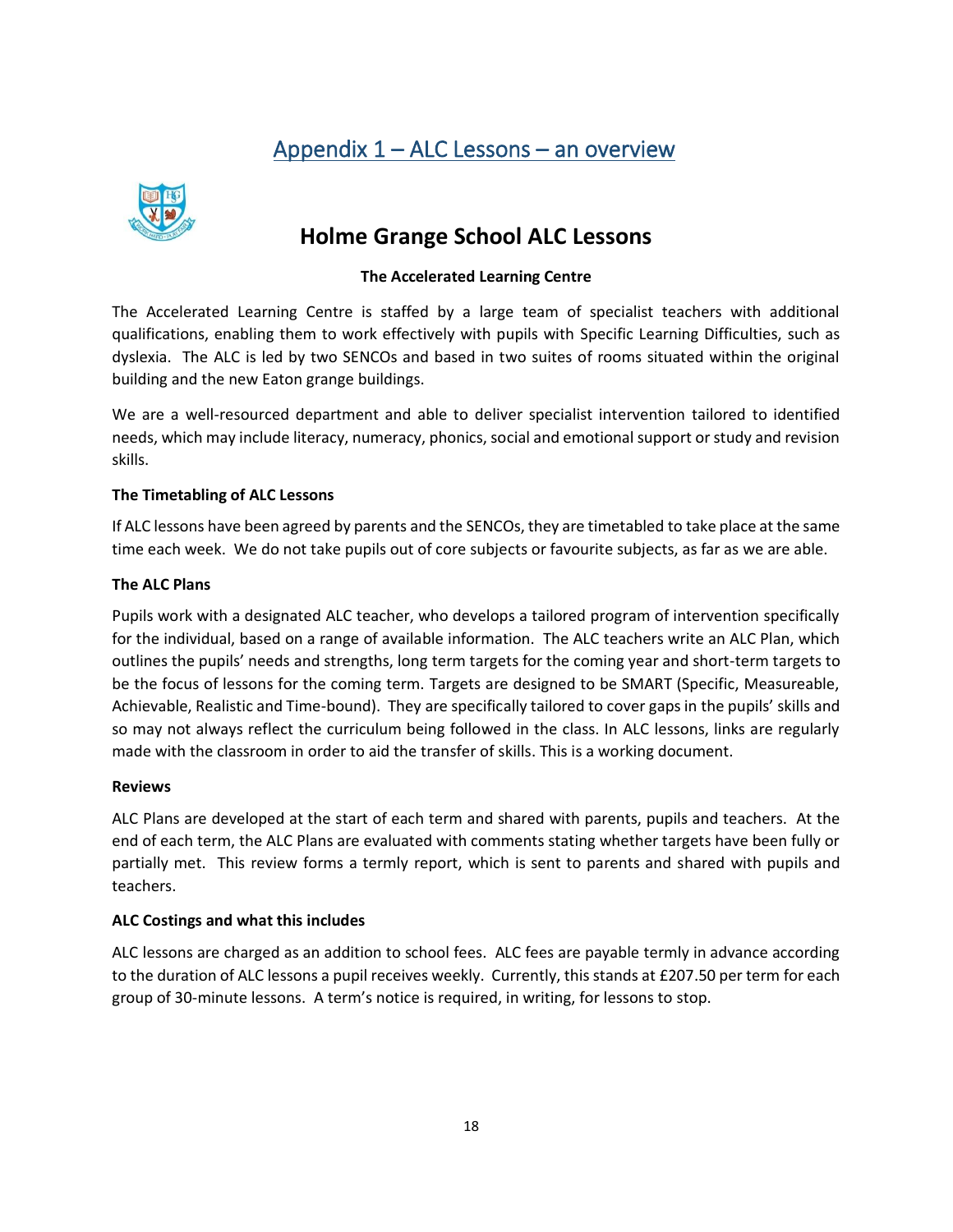The ALC termly package includes all aspects of support for your child. This includes, but is not limited to:

- 1-1 lessons, with individually focused targets, which are developed and reviewed termly, in consultation with parents, pupils and teachers
- Parent meetings and additional support meetings for parents, as required
- Liaison between ALC staff, Heads of School and teaching staff, to discuss pupil needs and classroom management
- Support with exams study and revision skills and organisation of access arrangements
- Support as required with transitions, homework and organisation
- Support for pupil social and emotional needs as required
- Support for parents, including liaison with, administration and arrangements for outside professionals to visit